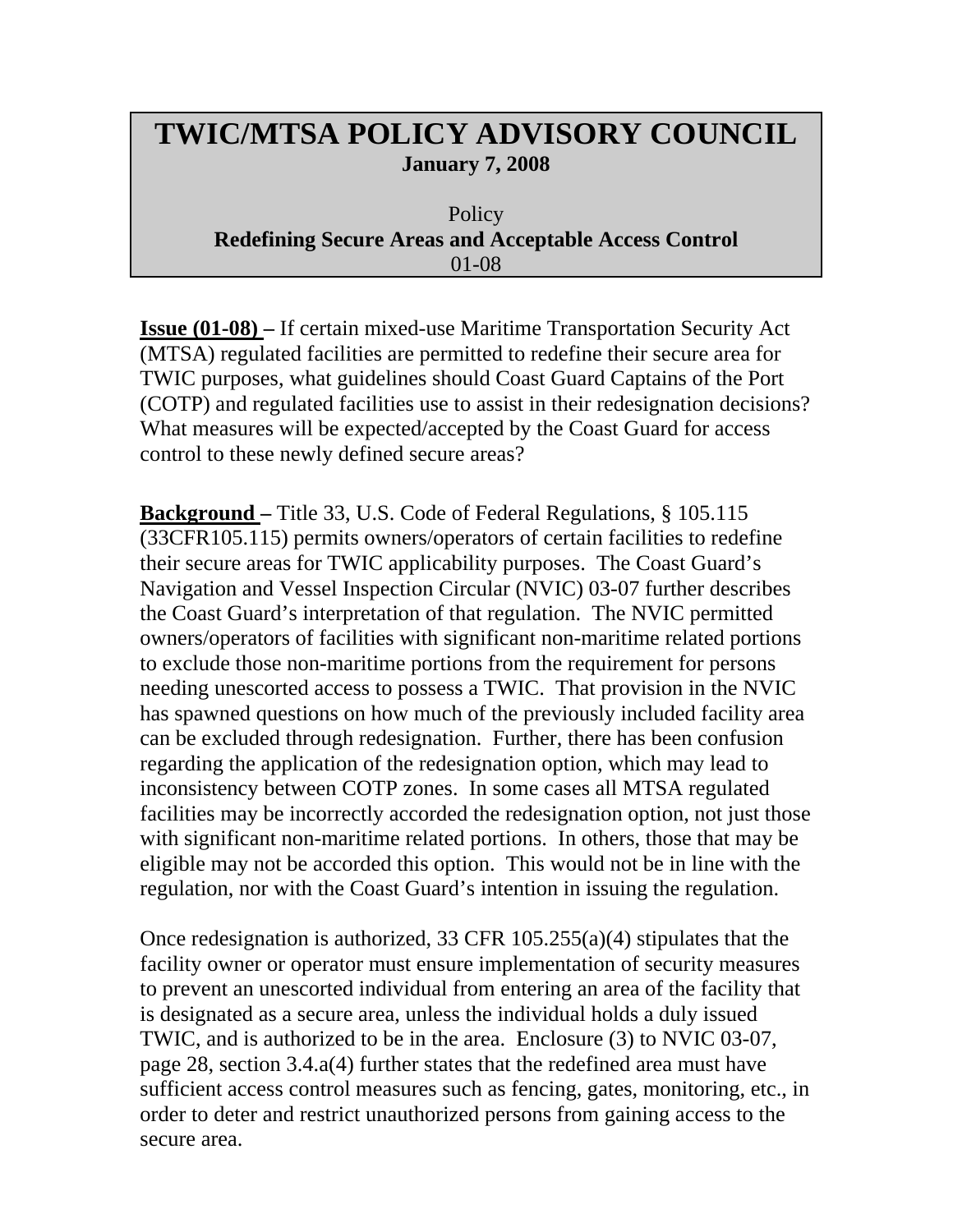**Discussion –** 33 CFR 105.115(c) states "Facility owners or operators wishing to designate only those portions of their facility that are directly connected to maritime transportation, or are at risk of being involved in a transportation security incident as their secure area(s), must do so by submitting an amendment to their Facility Security Plan to their cognizant COTP." Determining whether to approve these amendment requests is essentially a 3-step process.

## **Step 1: Does the facility have a significant non-maritime transportation related portion?**

 If the answer is yes, proceed. If the answer is "no", deny the request.

First, NVIC 03-07 enclosure (3) section 3.3.j.(2) limits the opportunity for amendments to redefine the secure areas to "those facilities with a significant non-maritime transportation component". It goes further to state, "Amendments to redefine the secure area for other facilities and for vessels *will not be considered*" (emphasis added). 3.4.a.(2) provides explanations of typical non-maritime transportation components. They include:

- o Refineries
- o Chemical plants
- o Factories
- o Mills
- o Power plants
- o Smelting operations
- o Recreational boat marinas
- o Public areas of Passenger Vessel Facilities(Not mentioned specifically in NVIC 03-07 but added for clarity)

## **Step 2: Is the area to be excluded non-maritime transportation related?**

If the answer to that question is no (i.e. if it is SOLELY maritime transportation related), then you go no further and you deny the request.

If the answer to that question is "yes" (i.e. if it is SOLELY nonmaritime transportation related), then you go no further and you approve the request.

If the answer is "yes and no" (i.e. if it is both maritime and nonmaritime transportation related -- using the NVIC example of a coal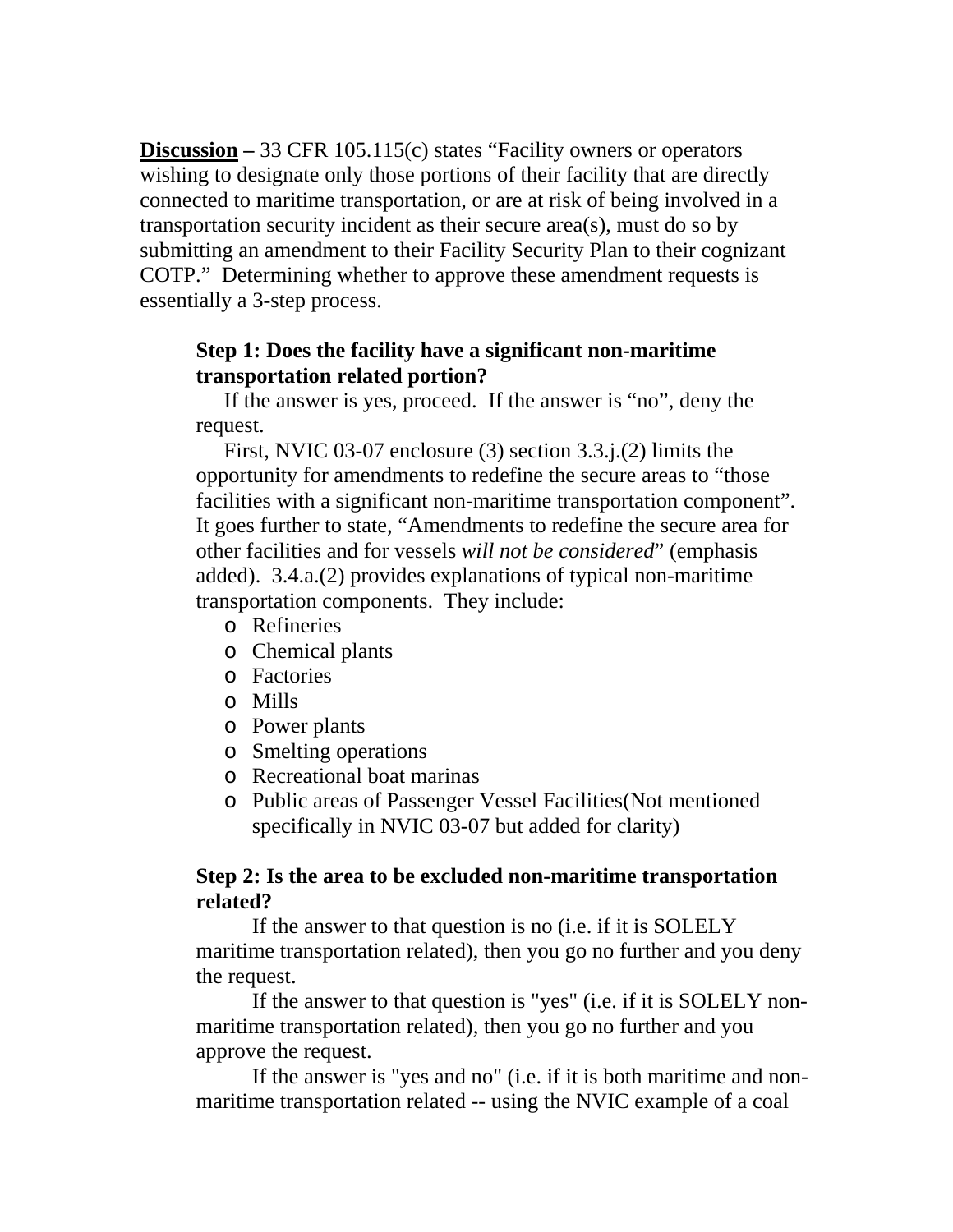pile supplied by a vessel but used by the power plant), then you go to the next step:

## **Step 3: Is the area to be excluded at risk of a TSI?**

The answer to this portion will always be facility specific and require the facility owner/operator and the COTP to exercise his/her professional judgment regarding the potential for a transportation security incident upon the maritime related portion of the facility.

33 CFR Part  $6.01-4<sup>1</sup>$  $6.01-4<sup>1</sup>$  $6.01-4<sup>1</sup>$  provides a narrow designation of a waterfront facility that certain owner/operators may find appealing, as it would leave much of the MTSA regulated facility outside of this definition of "waterfront facility", and thus able to be excluded from the secure area. This however, would exclude from the secure area many portions of the facility at risk of a transportation security incident (TSI), and therefore not an acceptable alternative. The potential for a TSI is the critical component of the extent of redesignation question if you are dealing with a portion of the facility that serves both maritime and non-maritime related functions. Part of this determination lies in the location of the area to be excluded with respect to the waterfront, i.e. its proximity to the waterway and the hazards of the cargo being stored. The aforementioned factors should be analyzed concurrently and the risk of a TSI given the highest priority.

Per 33 CFR 101.105, a transportation security incident is a security incident resulting in a significant:

 $\triangleright$  loss of life.

 $\overline{a}$ 

- $\triangleright$  environmental damage,
- $\triangleright$  transportation system disruption, or
- $\triangleright$  economic disruption in a particular area

Key to the determination on whether proposed redesignations of secure area are appropriate is the understanding of what is meant by the TSI components. Once the parameters of those components are understood, the facility owner/operator and COTP can use his/her judgment to analyze whether proposed excluded portions of the facility could reasonably cause a TSI. If they can't, the redefinition should be approved. If those portions could cause a TSI, the COTP is right to reject the facility owner/operator's submission or ask for a differently defined secure area.

<span id="page-2-0"></span> $1$  33 CFR 6.01-4 defines a waterfront facility as "all piers, wharves, docks, or similar structures to which vessels may be secured and naval yards, stations, and installations, including ranges; areas of land, water, or land and water under and in immediate proximity to them; buildings on them or contiguous to them and equipment and materials on or in them"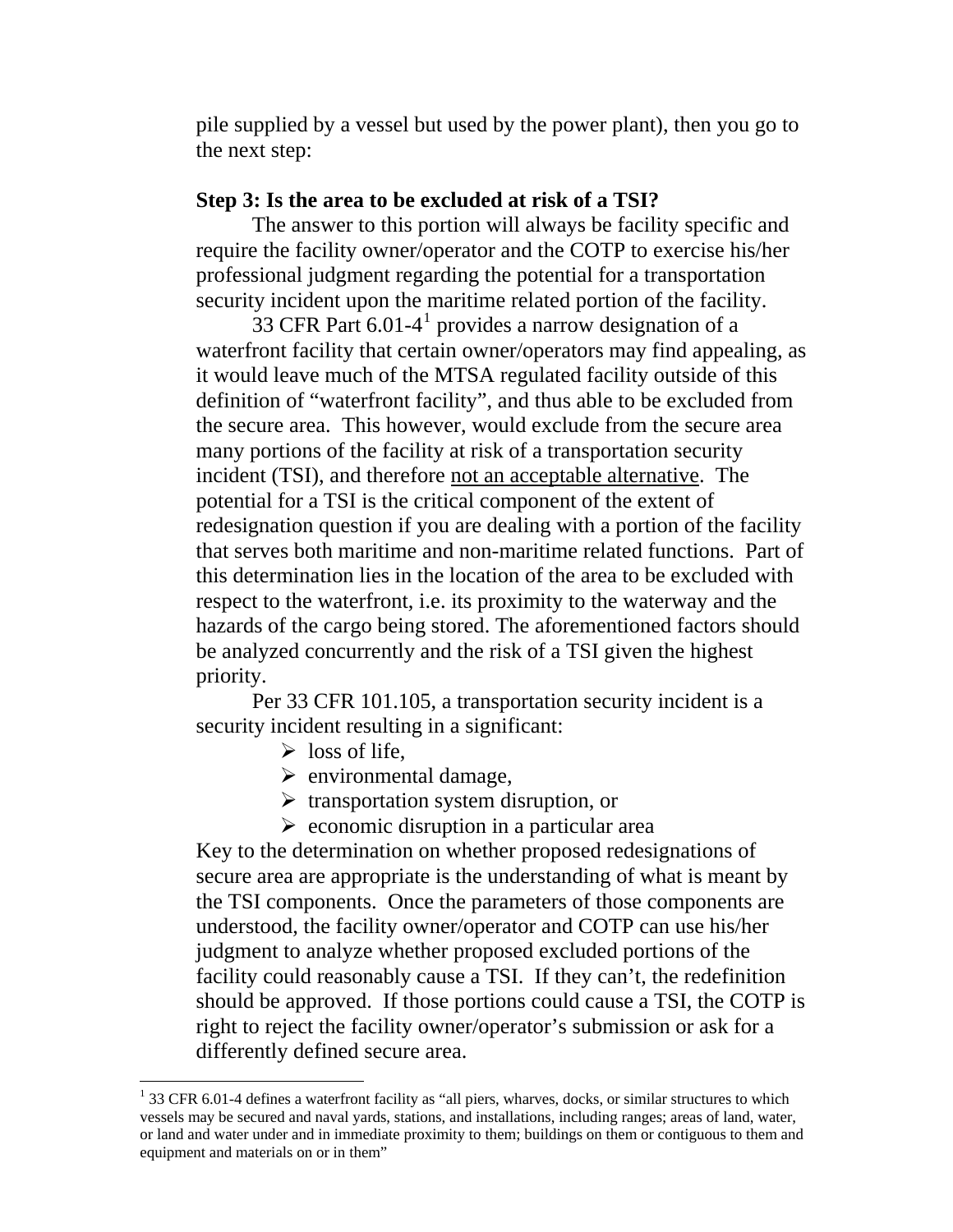In general, COTPs can use the expanded discussions of the TSI components (found in the MTSA temporary interim rules at 68 FR  $39243 - 39250$  $39243 - 39250$  $39243 - 39250$  July 1,  $2003$ <sup>2</sup>, to help establish redesignation boundaries. COTPs should be able to conclude whether the part of a facility that is proposed to be excluded contains bulk liquid cargo storage, oil or hazardous material that could pollute navigable waterways. COTPs should be able to assess the potential that a proposed to be excluded part of a facility has for experiencing over 150 deaths. While principally designed with passenger or port worker deaths in mind, consideration may need to be given to surrounding population areas.

Economic disruption and transportation system disruption are more difficult to consider, since the regulatory preamble didn't discuss them. In general, the facility's criticality to the area/region must be considered in analyzing the appropriateness of excluding portions of the facility for TWIC purposes. A COTP should evaluate things like another transportation mode's loading rack in the context of its area criticality. Would the loss of that distribution point remove the ability to move that cargo in the area, or are there other redundant capabilities in the area? Is there other transportation mode infrastructure proposed to be excluded that, if destroyed, would seriously impact regional rail transportation? Are there proposed to be excluded bridges over barge channels that would render that route unusable with no easy alternative route? Are there potential catastrophic explosive materials that are located in a newly excluded area that if detonated would result in channel/harbor closure for an extended period of time?

**Policy -** The intent of this provision is to allow owners/operators to exclude from the secure area those areas within their facility that would not have been required to be part of the original facility security plan, but were included by owners/operators for their own reasons (usually convenience, to avoid having to fence off an area of their property and institute a new access control location). Typically, these areas include refineries, chemical plants, factories, mills, power plants, smelting operations, or recreational boat marinas. As stated in NVIC 03-07, commercial docks, container yards, passenger terminals, and storage areas or tank farms that are specifically used to stage cargo for loading to a vessel or to receive cargo at its first point of rest upon discharge from a vessel (NVIC 03-07, Encl. 3.4.a) should be

 $\overline{a}$ 

<span id="page-3-0"></span> $2^{2}$  68 FR 39243 – 39250 July 1, 2003 can be found on [http://homeport.uscg.mil](http://homeport.uscg.mil/) under: missions – maritime security – TWIC – general information.